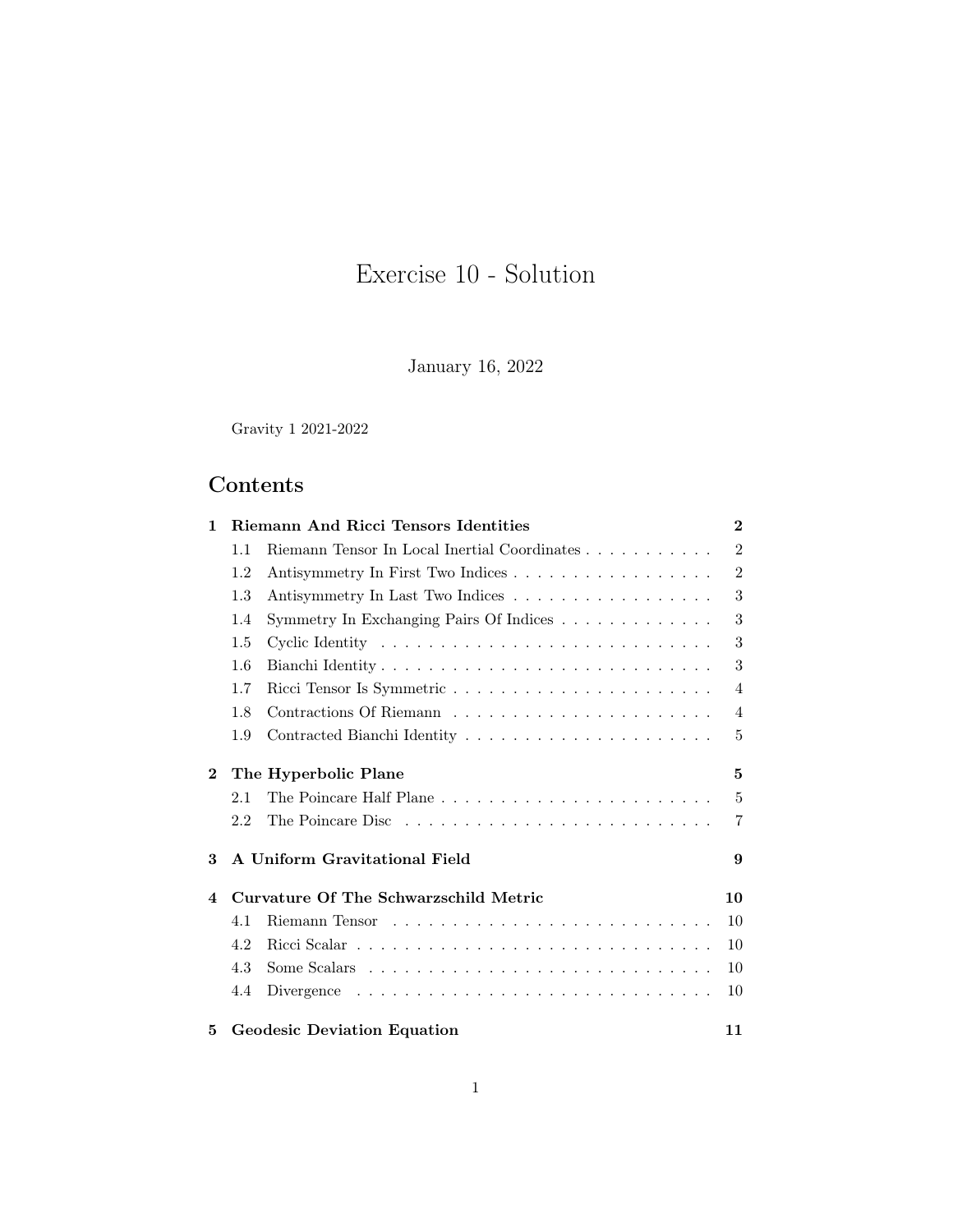## <span id="page-1-0"></span>1 Riemann And Ricci Tensors Identities

#### <span id="page-1-1"></span>1.1 Riemann Tensor In Local Inertial Coordinates

In local inertial coordinates, at point  $\boldsymbol{x}$ 

☛

 $\searrow$ 

$$
g_{\mu\nu}(x) = \eta_{\mu\nu} \qquad \partial_{\rho}g_{\mu\nu}(x) = 0 \qquad \Gamma^{\rho}_{\mu\nu}(x) = 0 \qquad \partial_{\rho}\partial_{\sigma}g_{\mu\nu} \neq 0 \qquad (1)
$$

thus Riemann tensor contains only derivatives of  $\Gamma$ 

$$
R_{\rho\sigma\mu\nu} = g_{\rho\lambda} R^{\lambda}_{\sigma\mu\nu} = g_{\rho\lambda} \left( \partial_{\mu} \Gamma^{\lambda}_{\sigma\nu} - \partial_{\nu} \Gamma^{\lambda}_{\sigma\mu} \right)
$$
  
\n
$$
= g_{\rho\lambda} \partial_{\mu} \left( \frac{1}{2} g^{\lambda\alpha} \left( \partial_{\sigma} g_{\nu\alpha} + \partial_{\nu} g_{\sigma\alpha} - \partial_{\alpha} g_{\sigma\nu} \right) \right) - g_{\rho\lambda} \partial_{\nu} \left( \frac{1}{2} g^{\lambda\alpha} \left( \partial_{\sigma} g_{\mu\alpha} + \partial_{\mu} g_{\sigma\alpha} - \partial_{\alpha} g_{\sigma\mu} \right) \right)
$$
  
\n
$$
= \frac{1}{2} g_{\rho\lambda} g^{\lambda\alpha} \partial_{\mu} \left( \partial_{\sigma} g_{\nu\alpha} + \partial_{\nu} g_{\sigma\alpha} - \partial_{\alpha} g_{\sigma\nu} \right) - \frac{1}{2} g_{\rho\lambda} g^{\lambda\alpha} \partial_{\nu} \left( \partial_{\sigma} g_{\mu\alpha} + \partial_{\mu} g_{\sigma\alpha} - \partial_{\alpha} g_{\sigma\mu} \right)
$$
  
\n
$$
= \frac{1}{2} \delta^{\alpha}_{\rho} \left[ \left( \partial_{\mu} \partial_{\sigma} g_{\nu\alpha} + \partial_{\mu} \partial_{\sigma} g_{\sigma\alpha} - \partial_{\mu} \partial_{\alpha} g_{\sigma\nu} \right) - \left( \partial_{\nu} \partial_{\sigma} g_{\mu\alpha} + \partial_{\mu} \partial_{\mu} g_{\sigma\alpha} - \partial_{\nu} \partial_{\alpha} g_{\sigma\mu} \right) \right]
$$
  
\n
$$
= \frac{1}{2} \left( \partial_{\mu} \partial_{\sigma} g_{\nu\rho} - \partial_{\mu} \partial_{\rho} g_{\sigma\nu} - \partial_{\nu} \partial_{\sigma} g_{\mu\rho} + \partial_{\nu} \partial_{\rho} g_{\sigma\mu} \right) \tag{2}
$$

$$
R_{\rho\sigma\mu\nu} = \frac{1}{2} \left( \partial_{\mu} \partial_{\sigma} g_{\nu\rho} - \partial_{\mu} \partial_{\rho} g_{\sigma\nu} - \partial_{\nu} \partial_{\sigma} g_{\mu\rho} + \partial_{\nu} \partial_{\rho} g_{\sigma\mu} \right)
$$

<span id="page-1-3"></span>✠

The following tensor identities we can prove in these coordinates, and the equations will hold in any coordinates.

### <span id="page-1-2"></span>1.2 Antisymmetry In First Two Indices

$$
R_{\rho\sigma\mu\nu} = \frac{1}{2} \left( \partial_{\mu} \partial_{\sigma} g_{\nu\rho} - \partial_{\mu} \partial_{\rho} g_{\sigma\nu} - \partial_{\nu} \partial_{\sigma} g_{\mu\rho} + \partial_{\nu} \partial_{\rho} g_{\sigma\mu} \right)
$$
  
\n
$$
= -\frac{1}{2} \left( -\partial_{\mu} \partial_{\sigma} g_{\nu\rho} + \partial_{\mu} \partial_{\rho} g_{\sigma\nu} + \partial_{\nu} \partial_{\sigma} g_{\mu\rho} - \partial_{\nu} \partial_{\rho} g_{\sigma\mu} \right)
$$
  
\n
$$
= -\frac{1}{2} \left( \partial_{\mu} \partial_{\rho} g_{\sigma\nu} - \partial_{\mu} \partial_{\sigma} g_{\nu\rho} - \partial_{\nu} \partial_{\rho} g_{\sigma\mu} + \partial_{\nu} \partial_{\sigma} g_{\mu\rho} \right)
$$
  
\n
$$
= -R_{\sigma\rho\mu\nu} \tag{3}
$$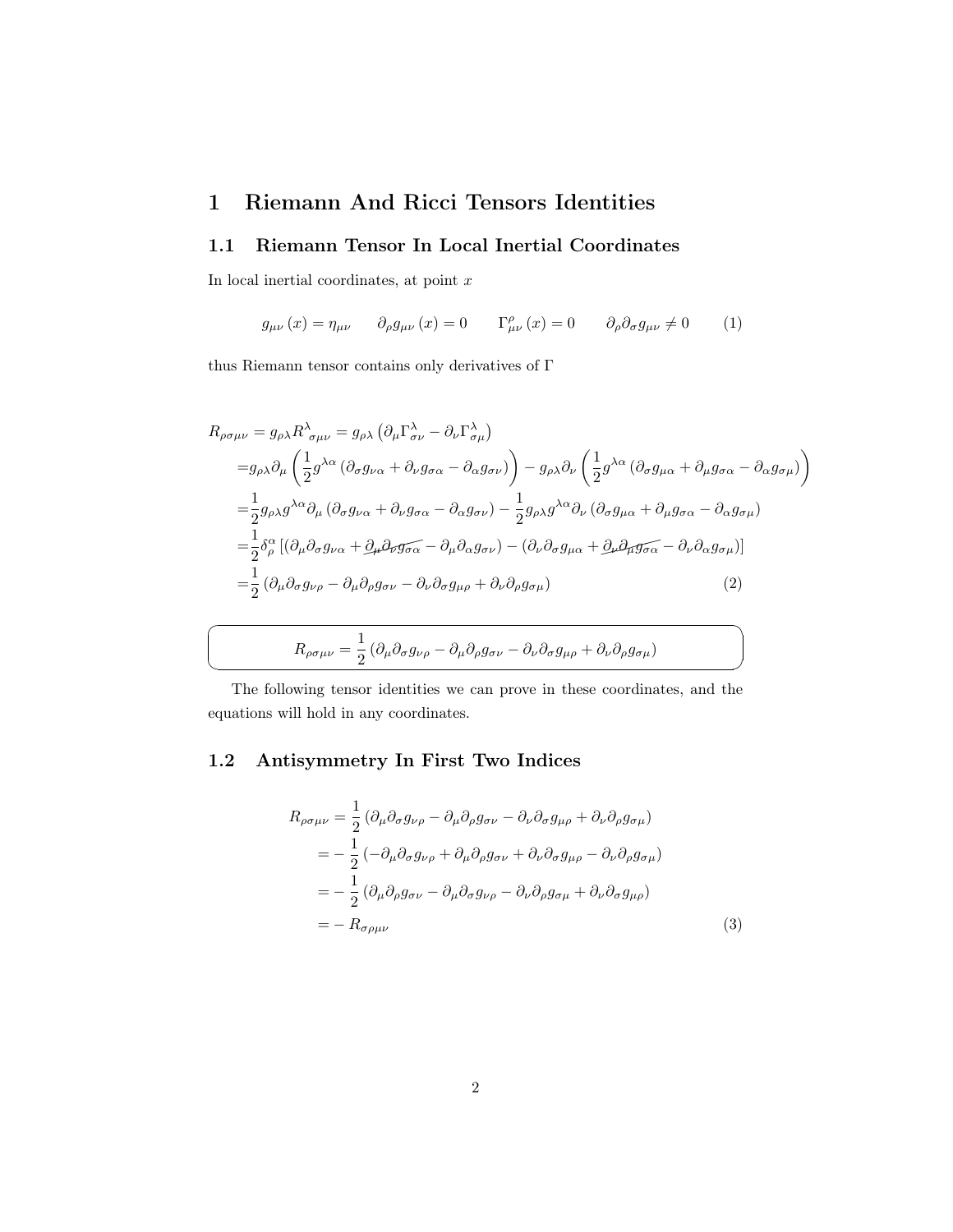### <span id="page-2-0"></span>1.3 Antisymmetry In Last Two Indices

$$
R_{\rho\sigma\mu\nu} = \frac{1}{2} (\partial_{\mu}\partial_{\sigma}g_{\nu\rho} - \partial_{\mu}\partial_{\rho}g_{\sigma\nu} - \partial_{\nu}\partial_{\sigma}g_{\mu\rho} + \partial_{\nu}\partial_{\rho}g_{\sigma\mu})
$$
  
\n
$$
= -\frac{1}{2} (-\partial_{\mu}\partial_{\sigma}g_{\nu\rho} + \partial_{\mu}\partial_{\rho}g_{\sigma\nu} + \partial_{\nu}\partial_{\sigma}g_{\mu\rho} - \partial_{\nu}\partial_{\rho}g_{\sigma\mu})
$$
  
\n
$$
= -\frac{1}{2} (\partial_{\nu}\partial_{\sigma}g_{\mu\rho} - \partial_{\nu}\partial_{\rho}g_{\sigma\mu} - \partial_{\mu}\partial_{\sigma}g_{\nu\rho} + \partial_{\mu}\partial_{\rho}g_{\sigma\nu})
$$
  
\n
$$
= - R_{\rho\sigma\nu\mu}
$$
 (4)

### <span id="page-2-1"></span>1.4 Symmetry In Exchanging Pairs Of Indices

<span id="page-2-5"></span><span id="page-2-4"></span>
$$
R_{\rho\sigma\mu\nu} = \frac{1}{2} \left( \partial_{\mu} \partial_{\sigma} g_{\nu\rho} - \partial_{\mu} \partial_{\rho} g_{\sigma\nu} - \partial_{\nu} \partial_{\sigma} g_{\mu\rho} + \partial_{\nu} \partial_{\rho} g_{\sigma\mu} \right)
$$
  

$$
= \frac{1}{2} \left( \partial_{\rho} \partial_{\nu} g_{\sigma\mu} - \partial_{\rho} \partial_{\mu} g_{\nu\sigma} - \partial_{\sigma} \partial_{\nu} g_{\rho\mu} + \partial_{\sigma} \partial_{\mu} g_{\nu\rho} \right)
$$
  

$$
= R_{\mu\nu\rho\sigma} \tag{5}
$$

### <span id="page-2-2"></span>1.5 Cyclic Identity

This is unfortunately also called "first Bianchi identity".

$$
R_{\rho\sigma\mu\nu} + R_{\rho\mu\nu\sigma} + R_{\rho\nu\sigma\mu} = \frac{1}{2} \left( \partial_{\mu} \partial_{\sigma} g_{\rho\nu} - \partial_{\mu} \partial_{\rho} g_{\sigma\nu} - \partial_{\nu} \partial_{\sigma} g_{\mu\rho} + \partial_{\nu} \partial_{\rho} g_{\sigma\mu} \right) + \frac{1}{2} \left( \partial_{\nu} \partial_{\mu} g_{\rho\sigma} - \partial_{\nu} \partial_{\rho} g_{\sigma\mu} - \partial_{\sigma} \partial_{\mu} g_{\nu\rho} + \partial_{\rho} \partial_{\sigma} g_{\nu\mu} \right) + \frac{1}{2} \left( \partial_{\nu} \partial_{\sigma} g_{\rho\mu} - \partial_{\rho} \partial_{\sigma} g_{\mu\nu} - \partial_{\mu} \partial_{\nu} g_{\rho\sigma} + \partial_{\rho} \partial_{\mu} g_{\sigma\nu} \right) = 0
$$
 (6)

### <span id="page-2-3"></span>1.6 Bianchi Identity

Again, in local inertial coordinates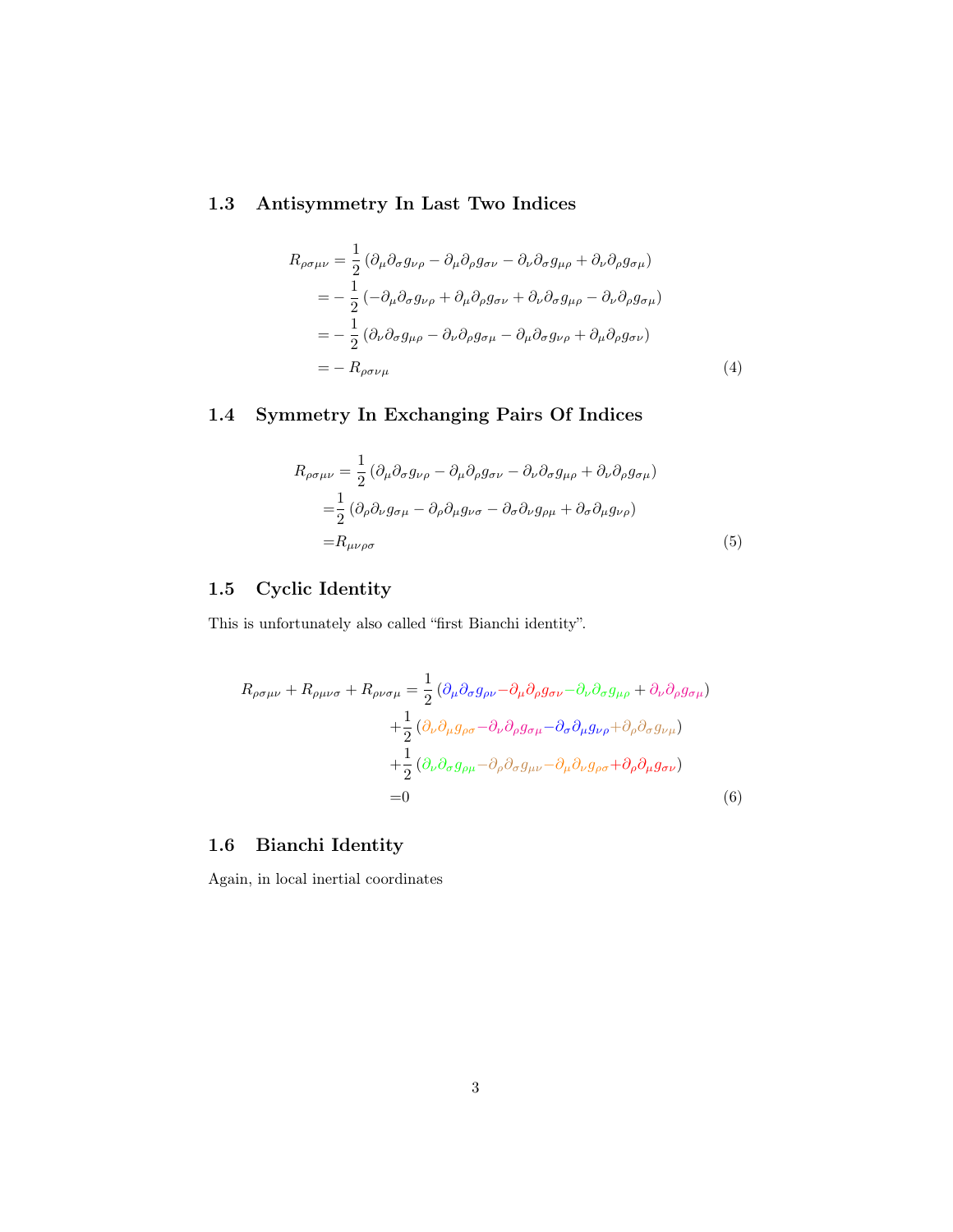$$
\nabla_{\lambda} R_{\rho\sigma\mu\nu} + \nabla_{\sigma} R_{\lambda\rho\mu\nu} + \nabla_{\rho} R_{\sigma\lambda\mu\nu} = \partial_{\lambda} R_{\rho\sigma\mu\nu} + \partial_{\sigma} R_{\lambda\rho\mu\nu} + \partial_{\rho} R_{\sigma\lambda\mu\nu}
$$
  
\n
$$
= \frac{1}{2} \partial_{\lambda} \left( \partial_{\mu} \partial_{\sigma} g_{\nu\rho} - \partial_{\mu} \partial_{\rho} g_{\sigma\nu} - \partial_{\nu} \partial_{\sigma} g_{\mu\rho} + \partial_{\nu} \partial_{\rho} g_{\sigma\mu} \right)
$$
  
\n
$$
+ \frac{1}{2} \partial_{\sigma} \left( \partial_{\mu} \partial_{\rho} g_{\nu\lambda} - \partial_{\mu} \partial_{\lambda} g_{\nu\rho} - \partial_{\nu} \partial_{\rho} g_{\lambda\mu} + \partial_{\nu} \partial_{\lambda} g_{\rho\mu} \right)
$$
  
\n
$$
+ \frac{1}{2} \partial_{\rho} \left( \partial_{\mu} \partial_{\lambda} g_{\nu\sigma} - \partial_{\mu} \partial_{\sigma} g_{\nu\lambda} - \partial_{\nu} \partial_{\lambda} g_{\mu\sigma} + \partial_{\nu} \partial_{\sigma} g_{\mu\lambda} \right)
$$
  
\n
$$
= \frac{1}{2} \left( \partial_{\lambda} \partial_{\mu} \partial_{\sigma} g_{\nu\rho} - \partial_{\lambda} \partial_{\mu} \partial_{\rho} g_{\sigma\nu} - \partial_{\lambda} \partial_{\nu} \partial_{\sigma} g_{\mu\rho} + \partial_{\lambda} \partial_{\nu} \partial_{\rho} g_{\sigma\mu} \right)
$$
  
\n
$$
+ \frac{1}{2} \left( \partial_{\sigma} \partial_{\mu} \partial_{\rho} g_{\nu\lambda} - \partial_{\sigma} \partial_{\mu} \partial_{\lambda} g_{\nu\rho} - \partial_{\sigma} \partial_{\nu} \partial_{\rho} g_{\lambda\mu} + \partial_{\sigma} \partial_{\nu} \partial_{\lambda} g_{\rho\mu} \right)
$$
  
\n
$$
+ \frac{1}{2} \left( \partial_{\rho} \partial_{\mu} \partial_{\lambda} g_{\nu\sigma} - \partial_{\rho} \partial_{\mu} \
$$

### <span id="page-3-0"></span>1.7 Ricci Tensor Is Symmetric

Prove with the pairwise symmetry of Riemann [\(5\)](#page-2-4) and the symmetry of the metric

<span id="page-3-2"></span>
$$
R_{\sigma\nu} = g^{\rho\mu} R_{\rho\sigma\mu\nu} = g^{\mu\rho} R_{\mu\nu\rho\sigma} = R_{\nu\sigma} \tag{8}
$$

#### <span id="page-3-1"></span>1.8 Contractions Of Riemann

The metric is symmetric, so there are  $\begin{pmatrix} 4 & 4 \\ 4 & 1 \end{pmatrix}$ 2  $\setminus$ = 6 pairs of contractions to consider.

$$
g^{\rho\mu}R_{\rho\sigma\mu\nu} = R_{\sigma\nu} \tag{9}
$$

$$
g^{\rho\sigma}R_{\rho\sigma\mu\nu} = 0\tag{10}
$$

$$
g^{\mu\nu}R_{\rho\sigma\mu\nu} = 0\tag{11}
$$

since Riemann is antisymmetric in its first two indices [\(3\)](#page-1-3) and its last two indices [\(4\)](#page-2-5), while the metric is symmetric, and contraction of symmetric indices with antisymmetric indices vanish.

$$
g^{\sigma\nu}R_{\rho\sigma\mu\nu} = -g^{\sigma\nu}R_{\sigma\rho\mu\nu} = +g^{\sigma\nu}R_{\sigma\rho\nu\mu} = R_{\rho\mu} \tag{12}
$$

$$
g^{\rho\nu}R_{\rho\sigma\mu\nu} = -g^{\rho\nu}R_{\rho\sigma\nu\mu} = -R_{\sigma\mu} \tag{13}
$$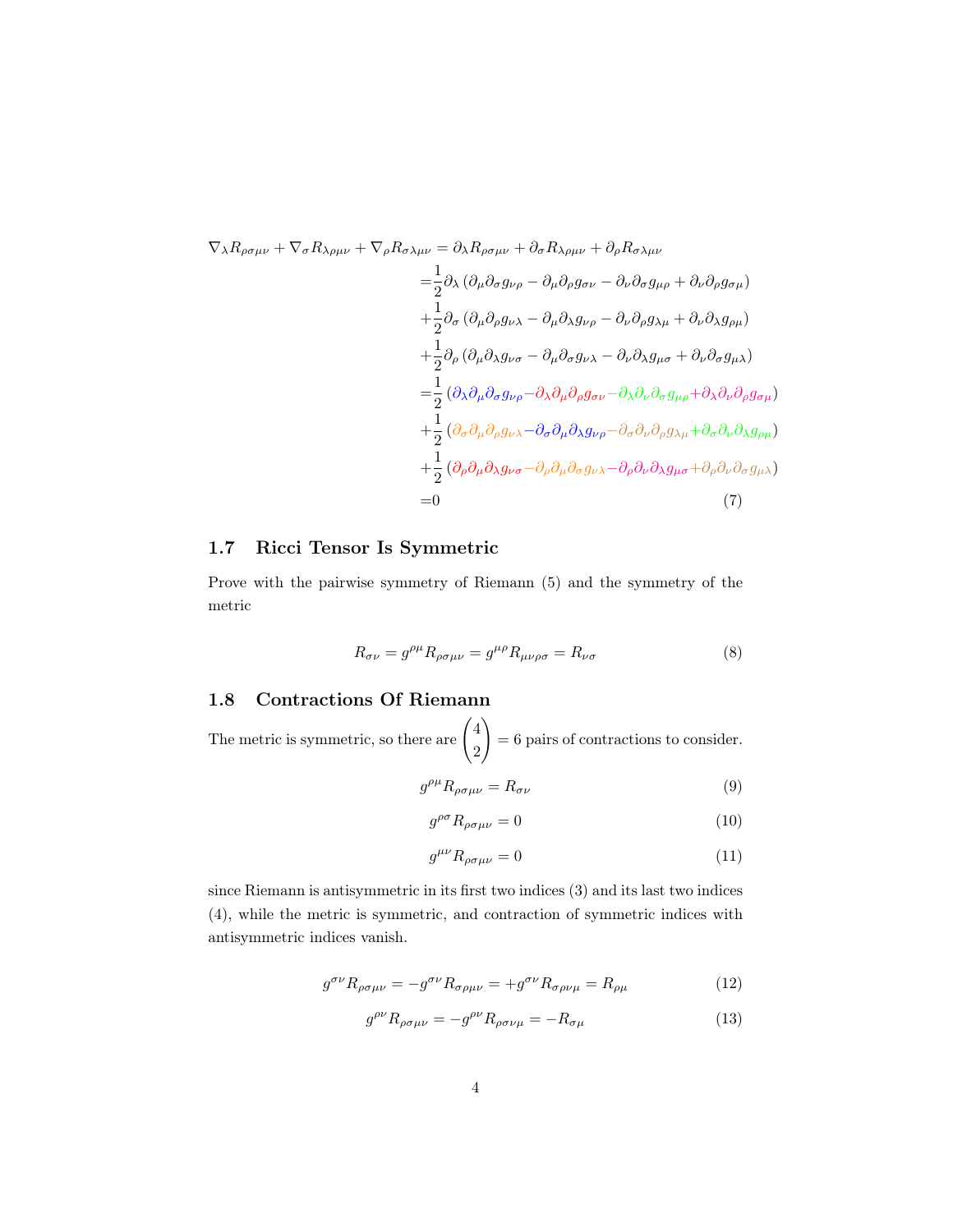$$
g^{\sigma\mu}R_{\rho\sigma\mu\nu} = -g^{\sigma\mu}R_{\sigma\rho\mu\nu} = -R_{\rho\nu} \tag{14}
$$

### <span id="page-4-0"></span>1.9 Contracted Bianchi Identity

We take Bianchi identity [\(7\)](#page-3-2) and contract it twice with the inverse metric  $g^{\rho\mu}g^{\sigma\nu}$ . This specific contractions is chosen such that the first term will produce the Ricci scalar. We use metric compatibility  $\nabla g = 0$  to insert the metric into the covariant derivative.

$$
0 = g^{\rho\mu}g^{\sigma\nu} (\nabla_{\lambda}R_{\rho\sigma\mu\nu} + \nabla_{\sigma}R_{\lambda\rho\mu\nu} + \nabla_{\rho}R_{\sigma\lambda\mu\nu}) = \nabla_{\lambda}R - \nabla^{\nu}R_{\lambda\nu} - \nabla^{\mu}R_{\lambda\mu}
$$

$$
= \nabla^{\nu} (g_{\lambda\nu}R) - 2\nabla^{\nu}R_{\lambda\nu} = \nabla^{\nu} (g_{\lambda\nu}R - 2R_{\lambda\nu})
$$
(15)

Multiply by  $-\frac{1}{2}$ 

$$
\nabla^{\nu}\left(R_{\mu\nu} - \frac{1}{2}Rg_{\mu\nu}\right) = 0\tag{16}
$$

# <span id="page-4-1"></span>2 The Hyperbolic Plane

#### <span id="page-4-2"></span>2.1 The Poincare Half Plane

$$
ds^{2} = h^{2}(y) (dx^{2} + dy^{2})
$$
 (17)

The metric components are

$$
g_{xx} = g_{yy} = h^2 \t g_{xy} = g_{yx} = 0 \t (18)
$$

$$
g^{xx} = g^{yy} = h^{-2} \qquad g^{xy} = g^{yx} = 0 \tag{19}
$$

The six independent Christoffel symbols are

$$
\Gamma_{xx}^x = 0 \tag{20}
$$

$$
\Gamma_{yy}^x = 0 \tag{21}
$$

$$
\Gamma_{xy}^x = \frac{1}{2} g^{xx} \partial_y g_{xx} = \frac{h'}{h} \tag{22}
$$

$$
\Gamma_{xx}^y = -\frac{1}{2}g^{yy}\partial_y g_{xx} = -\frac{h'}{h} \tag{23}
$$

$$
\Gamma_{yy}^y = \frac{1}{2} g^{yy} \partial_y g_{yy} = \frac{h'}{h} \tag{24}
$$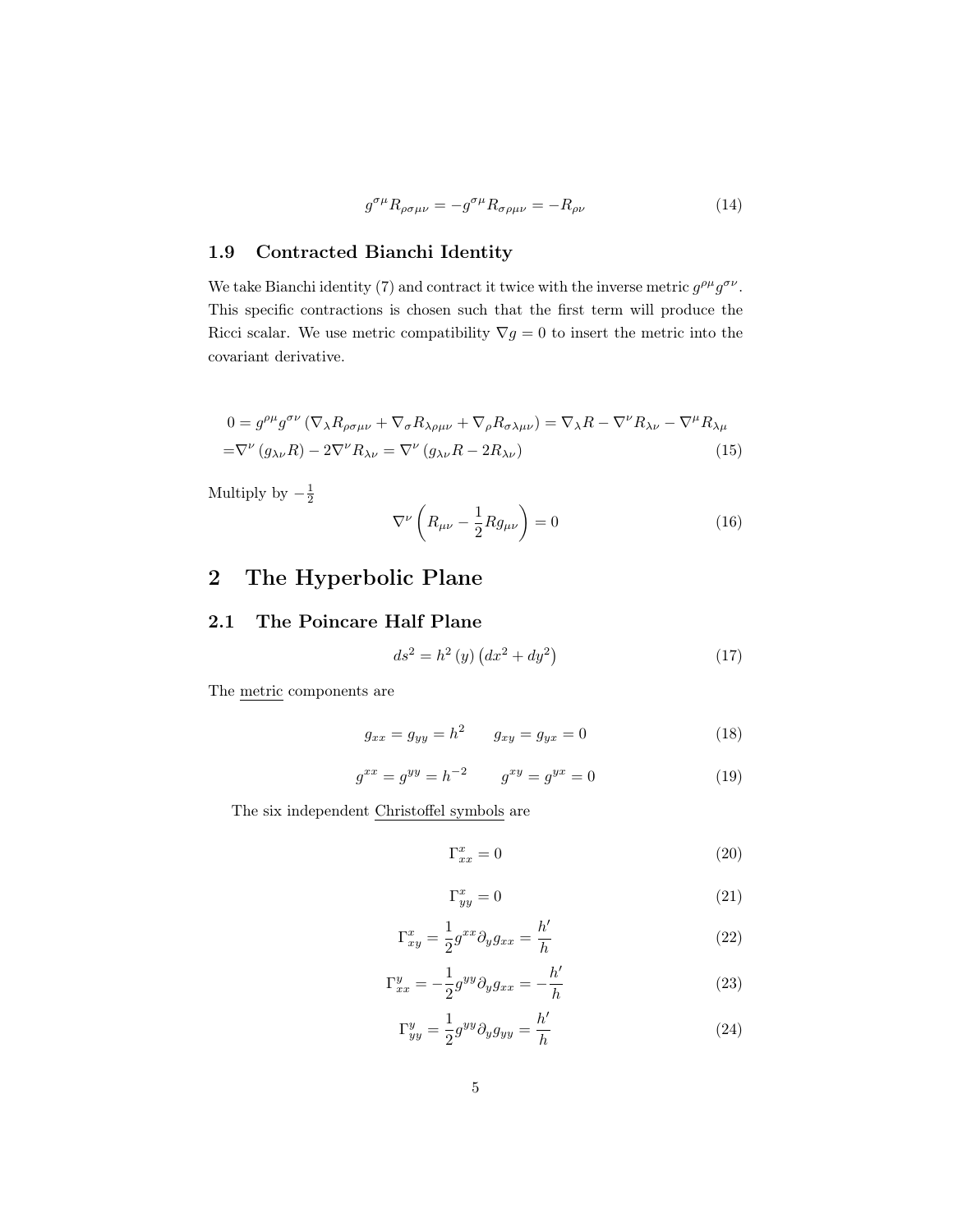$$
\Gamma_{xy}^y = 0 \tag{25}
$$

Riemann tensor:

$$
R^x_{\ xxy} = R^y_{\ yxy} = 0\tag{26}
$$

because the metric is diagonal.

$$
R^{x}_{yxy} = \partial_x \Gamma^{x}_{yy} - \partial_y \Gamma^{x}_{yx} + \Gamma^{x}_{xk} \Gamma^{k}_{yy} - \Gamma^{x}_{yk} \Gamma^{k}_{yx}
$$
  
=  $-\partial_y \Gamma^{x}_{yx} + \Gamma^{x}_{xy} \Gamma^{y}_{yy} - \Gamma^{x}_{yx} \Gamma^{x}_{yx} = -\partial_y \Gamma^{x}_{yx} + \Gamma^{x}_{xy} (\Gamma^{y}_{yy} - \Gamma^{x}_{yx})$   
=  $-\left(\frac{h'}{h}\right)' + \frac{h'}{h} \left(\frac{h'}{h} - \frac{h'}{h}\right) = -\left(\frac{h'}{h}\right)'$  (27)

$$
R_{xyx}^{y} = \partial_y \Gamma_{xx}^{y} - \partial_x \Gamma_{xy}^{y} + \Gamma_{yk}^{y} \Gamma_{xx}^{k} - \Gamma_{xk}^{y} \Gamma_{xy}^{k}
$$
  
\n
$$
= \partial_y \Gamma_{xx}^{y} + \Gamma_{yy}^{y} \Gamma_{xx}^{y} - \Gamma_{xx}^{y} \Gamma_{xy}^{x} = \partial_y \Gamma_{xx}^{y} + \Gamma_{xx}^{y} (\Gamma_{yy}^{y} - \Gamma_{xy}^{x})
$$
  
\n
$$
= -\left(\frac{h'}{h}\right)' - \frac{h'}{h} \left(\frac{h'}{h} - \frac{h'}{h}\right) = -\left(\frac{h'}{h}\right)'
$$
 (28)

Ricci tensor:

$$
R_{xx} = R^k_{\ xkx} = R^y_{\ xyx} = -\left(\frac{h'}{h}\right)'
$$
\n<sup>(29)</sup>

$$
R_{yy} = R^k_{\ yky} = R^x_{\ yxy} = -\left(\frac{h'}{h}\right)'
$$
\n<sup>(30)</sup>

$$
R_{xy} = 0 \tag{31}
$$

Ricci Scalar:

$$
R = g^{ij} R_{ij} = g^{xx} R_{xx} + g^{yy} R_{yy} = -2h^{-2} \left(\frac{h'}{h}\right)'
$$
 (32)

The Ricci scalar of the hyperbolic plane is

$$
R = -\frac{2}{a^2} \tag{33}
$$

Therefore

<span id="page-5-0"></span>
$$
h^{-2}\left(\frac{h'}{h}\right)' = \frac{1}{a^2} \tag{34}
$$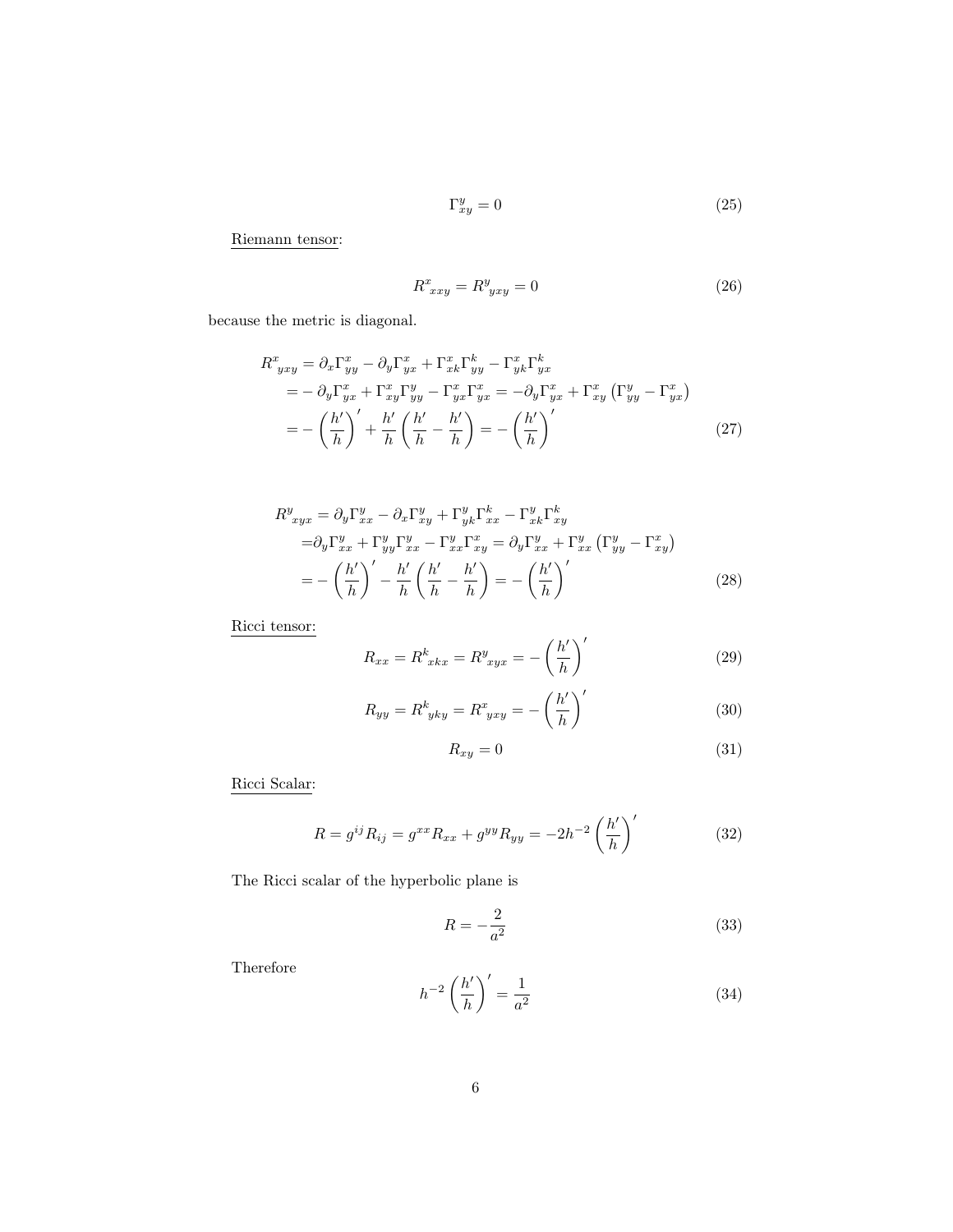Guess the form

$$
h\left(y\right) = Ay^{\alpha} \tag{35}
$$

$$
h' = \alpha A y^{\alpha - 1} \tag{36}
$$

then

$$
\frac{h'}{h} = \frac{\alpha}{y} \tag{37}
$$

plug in [\(34\)](#page-5-0)

$$
A^{-2}y^{-2\alpha}\left(-\frac{\alpha}{y^2}\right) = \frac{1}{a^2} \tag{38}
$$

$$
-\alpha A^{-2}y^{-2\alpha - 2} = a^{-2}
$$
\n(39)

By equating powers we have

$$
\alpha = -1 \tag{40}
$$

then

 $\sqrt{2}$ 

✍

$$
A = a \tag{41}
$$

$$
h\left(y\right) = \frac{a}{y} \tag{42}
$$

$$
ds^{2} = \frac{a^{2}}{y^{2}} \left( dx^{2} + dy^{2} \right)
$$
 (43)

Another way is to calculate only  $R_{xyxy}$  and obtain  $R_{yxyx}$  from symmetry.

A third short way in two dimensions is to obtain R directly from  $R^x{}_{yxy}$ .  $R = \frac{2R^{x}_{~yxy}}{g_{yy}} = -2h^{-2} \left( \frac{h'}{h} \right)$  $\frac{h'}{h}\bigg)'$  .

### <span id="page-6-0"></span>2.2 The Poincare Disc

$$
ds^{2} = \frac{4a^{4}}{(a^{2} - r^{2})^{2}} \left( dr^{2} + r^{2} d\theta^{2} \right)
$$
 (44)

Denote

$$
q\left(r\right) = \frac{2a^2}{a^2 - r^2} \tag{45}
$$

The metric components are

$$
g_{rr} = q^2 \qquad g_{\theta\theta} = q^2 r^2 \qquad g_{r\theta} = 0 \tag{46}
$$

$$
g^{rr} = q^{-2} \t g^{\theta\theta} = q^{-2}r^{-2} \t g^{r\theta} = 0 \t (47)
$$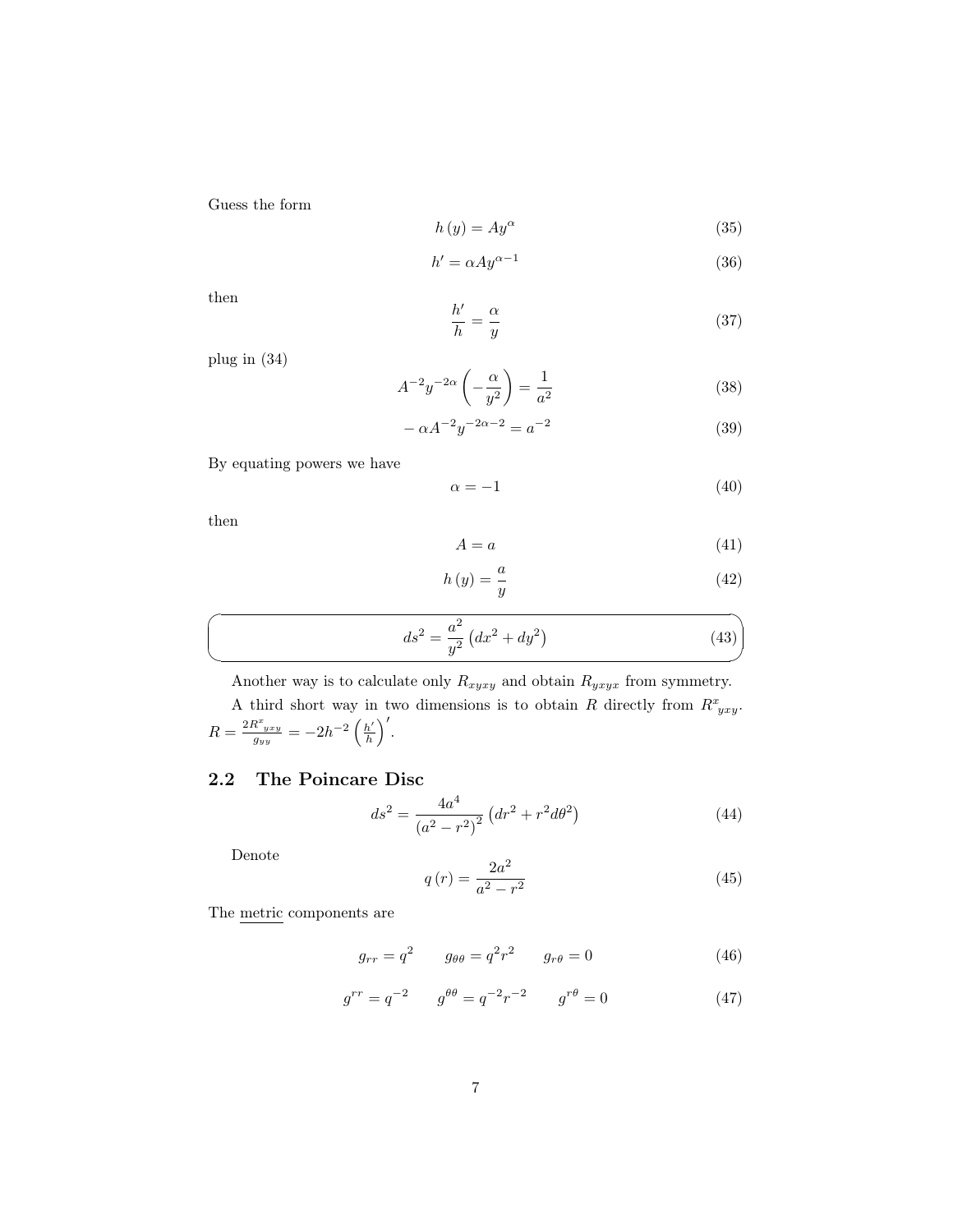The Christoffel symbols are

$$
\Gamma_{rr}^r = \frac{1}{2} g^{rr} \partial_r g_{rr} = \frac{q'}{q} \tag{48}
$$

$$
\Gamma_{\theta\theta}^r = -\frac{1}{2}g^{rr}\partial_r g_{\theta\theta} = -r - r^2 \frac{q'}{q}
$$
\n(49)

$$
\Gamma_{r\theta}^r = 0 \tag{50}
$$

$$
\Gamma^{\theta}_{rr} = 0 \tag{51}
$$

$$
\Gamma^{\theta}_{\theta\theta} = 0 \tag{52}
$$

$$
\Gamma^{\theta}_{\theta r} = \frac{1}{2} g^{\theta \theta} \partial_r g_{\theta \theta} = \frac{1}{r} + \frac{q'}{q} \tag{53}
$$

Riemann tensor: This time we shall calculate directly only the component  $R_{r\theta r\theta}$ 

$$
R_{r\theta r\theta} = g_{rk} R^k_{\theta r\theta} = g_{rr} R^r_{\theta r\theta}
$$
  
\n
$$
= g_{rr} \left( \partial_r \Gamma^r_{\theta\theta} - \partial_\theta \Gamma^r_{\theta r} + \Gamma^r_{rk} \Gamma^k_{\theta\theta} - \Gamma^r_{\theta k} \Gamma^k_{\theta r} \right)
$$
  
\n
$$
= g_{rr} \left[ \partial_r \Gamma^r_{\theta\theta} + \Gamma^r_{rr} \Gamma^r_{\theta\theta} - \Gamma^r_{\theta\theta} \Gamma^{\theta}_{\theta r} \right] = g_{rr} \left[ \partial_r \Gamma^r_{\theta\theta} + \Gamma^r_{\theta\theta} \left( \Gamma^r_{rr} - \Gamma^{\theta}_{\theta r} \right) \right]
$$
  
\n
$$
= q^2 \left[ \partial_r \left( -r - r^2 \frac{q'}{q} \right) + \left( -r - r^2 \frac{q'}{q} \right) \left( \frac{q'}{q} - \left( \frac{1}{r} + \frac{q'}{q} \right) \right) \right]
$$
  
\n
$$
= -q^2 \left[ r \frac{q'}{q} + r^2 \left( \frac{q'}{q} \right)' \right]
$$
  
\n(54)

$$
q' = \frac{4a^2r}{(a^2 - r^2)^2}
$$
\n(55)

$$
\frac{q'}{q} = \frac{2r}{a^2 - r^2} \tag{56}
$$

$$
\left(\frac{q'}{q}\right)' = \frac{2\left(a^2 - r^2\right) + 4r^2}{\left(a^2 - r^2\right)^2} = \frac{2\left(a^2 + r^2\right)}{\left(a^2 - r^2\right)^2} \tag{57}
$$

$$
R_{r\theta r\theta} = -q^2 \left[ \frac{2r^2}{a^2 - r^2} + r^2 \frac{2\left(a^2 + r^2\right)}{\left(a^2 - r^2\right)^2} \right] = -4q^2 r^2 \frac{a^2}{\left(a^2 - r^2\right)^2}
$$

$$
= -r^2 q^4 \frac{1}{a^2} \tag{58}
$$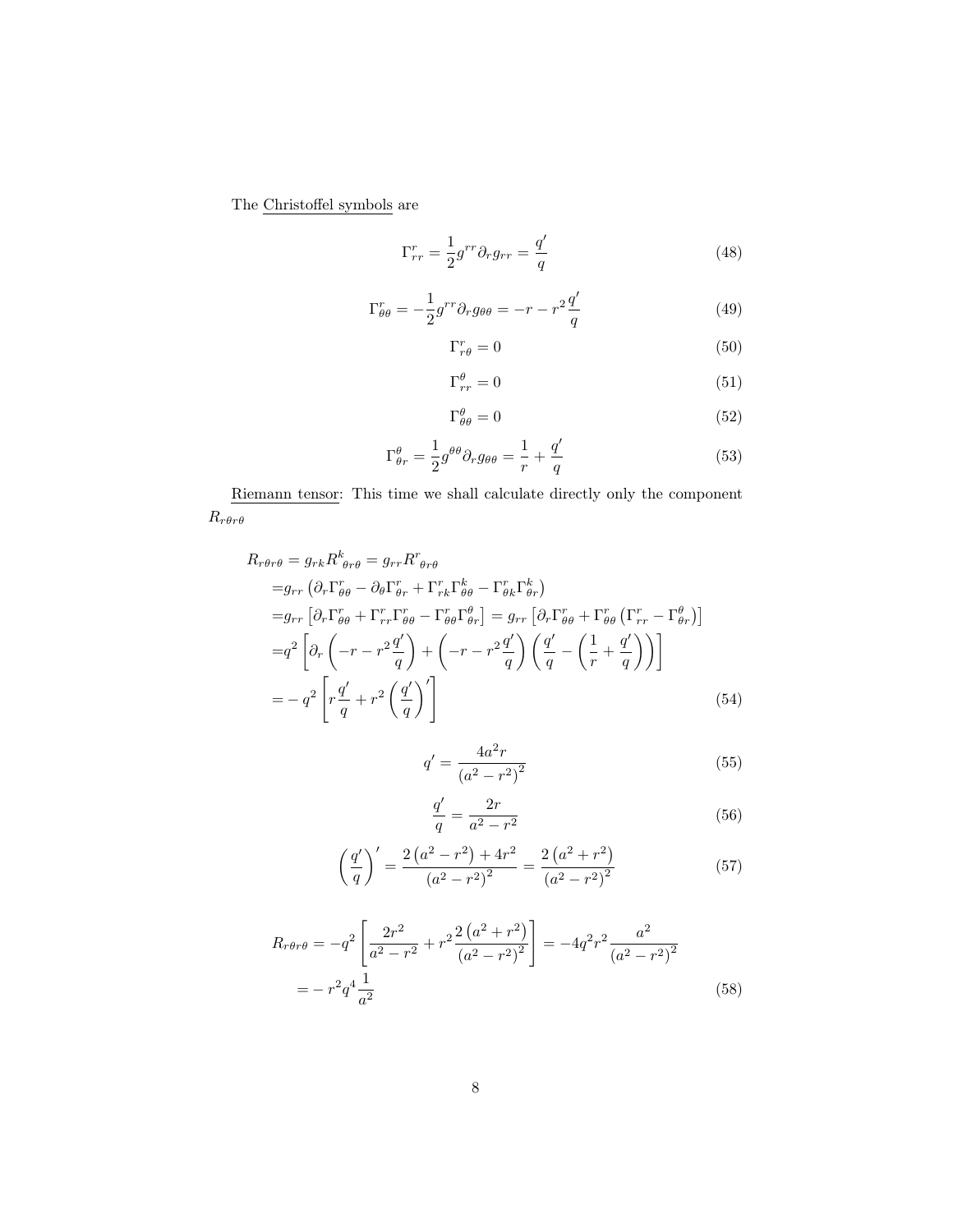Ricci Tensor:

$$
R_{rr} = g^{ij} R_{irjr} = g^{\theta\theta} R_{\theta r\theta r} = g^{\theta\theta} R_{r\theta r\theta}
$$

$$
= q^{-2} r^{-2} \left[ -r^2 q^4 \frac{1}{a^2} \right] = -\frac{q^2}{a^2}
$$
(59)

$$
R_{\theta\theta} = g^{ij} R_{i\theta j\theta} = g^{rr} R_{r\theta r\theta}
$$

$$
= q^{-2} \left[ -r^2 q^4 \frac{1}{a^2} \right] = -r^2 \frac{q^2}{a^2}
$$
(60)

$$
R = g^{ij} R_{ij} = g^{rr} R_{rr} + g^{\theta\theta} R_{\theta\theta}
$$
  
= $q^{-2} \left( -\frac{q^2}{a^2} \right) + q^{-2} r^{-2} \left( -r^2 \frac{q^2}{a^2} \right) = -\frac{2}{a^2}$  (61)

Yes, we got the Ricci scalar of the hyperbolic plane.

$$
R = -\frac{2}{a^2}
$$

Shortcut for two dimensions:

☛

 $\searrow$ 

$$
R = \frac{2R_{r\theta r\theta}}{g} = \frac{2\left(-r^2q^4\frac{1}{a^2}\right)}{q^4r^2} = -\frac{2}{a^2}
$$
(62)

# <span id="page-8-0"></span>3 A Uniform Gravitational Field

$$
ds^{2} = -(1+gx)^{2} dt^{2} + dx^{2} + dy^{2} + dz^{2}
$$
\n(63)

Calculate and find  $R^{\rho}_{\sigma\mu\nu} = 0$ . Rewrite the metric as

$$
ds^{2} = -\left(\frac{1}{g} + x\right)^{2} d\left(gt\right)^{2} + d\left(\frac{1}{g} + x\right)^{2} + dy^{2} + dz^{2}
$$
 (64)

$$
y' = y \t z' = z \t(65)
$$

Recognize flat metric in hyper-polar coordinates of radius  $\left(\frac{1}{g} + x\right)$  and angle gt. The Cartesian coordinates  $(x', t')$  are

$$
x' = \left(\frac{1}{g} + x\right)\cosh\left(gt\right) \tag{66}
$$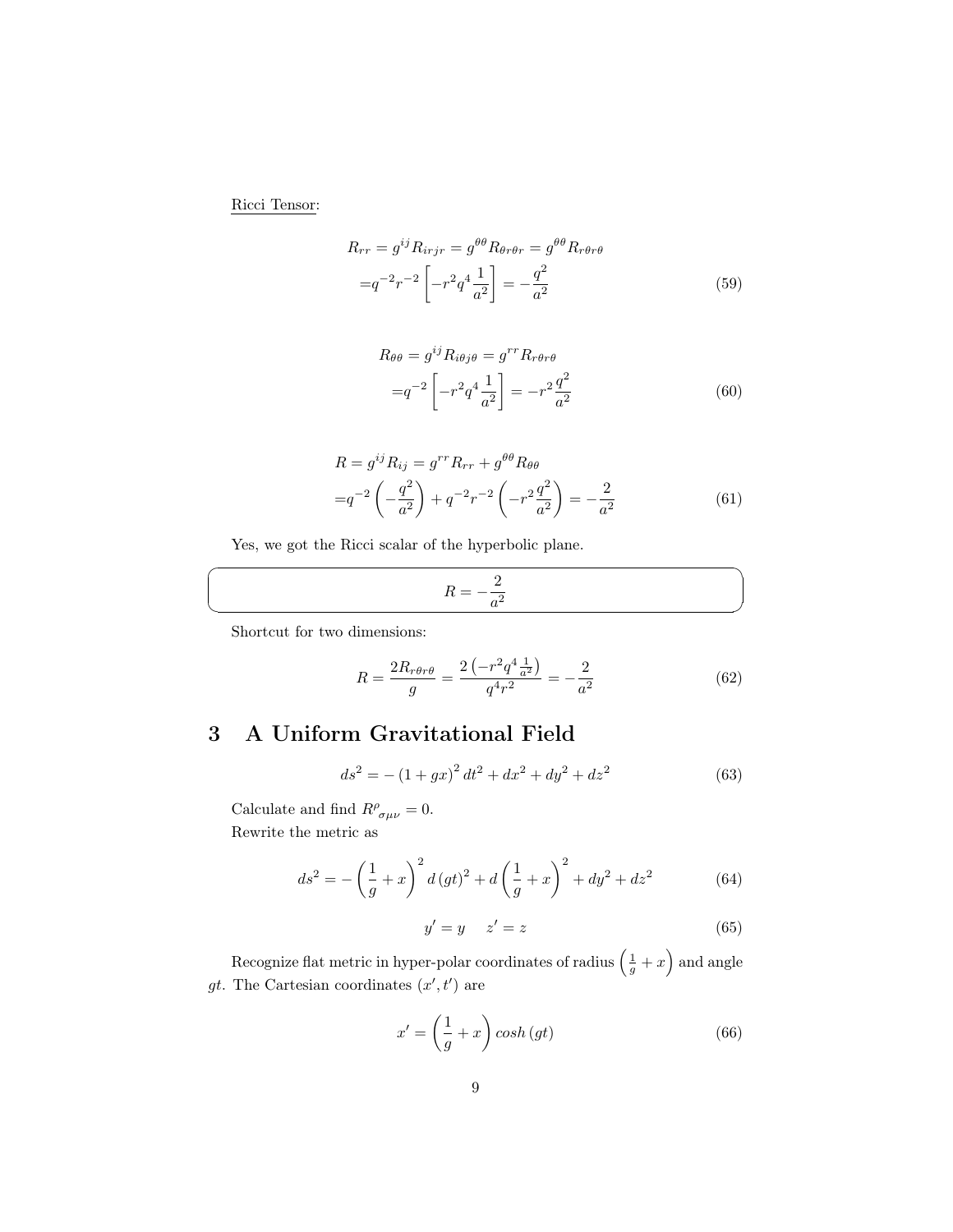$$
t' = \left(\frac{1}{g} + x\right) \sinh\left(gt\right) \tag{67}
$$

$$
dx' = \cosh\left(gt\right)dx + \left(1 + gx\right)\sinh\left(gt\right)dt\tag{68}
$$

$$
dt' = \sinh\left(gt\right)dx + \left(1 + gx\right)\cosh\left(gt\right)dt\tag{69}
$$

Leaving out  $dy'^2 + dz'^2$ , we have

$$
ds^{2} = - dt'^{2} + dx'^{2} = -\sinh^{2}(gt) dx^{2} - (1+gx)^{2} \cosh^{2}(gt) dt^{2} - 2\sinh(gt) dx (1+gx) \cosh(gt) dt
$$
  
+cosh<sup>2</sup> (gt) dx<sup>2</sup> + (1+gx)<sup>2</sup> sinh<sup>2</sup> (gt) dt<sup>2</sup> + 2cosh(gt) dx (1+gx) sinh(gt) dt  
= -(1+gx)<sup>2</sup> dt<sup>2</sup> + dx<sup>2</sup> (70)

### <span id="page-9-0"></span>4 Curvature Of The Schwarzschild Metric

#### <span id="page-9-1"></span>4.1 Riemann Tensor

See at the end of Hartle's book.

### <span id="page-9-2"></span>4.2 Ricci Scalar

Schwarzschild metric is a solution to the vacuum Einstein equation, so  $R_{\mu\nu}=0$ . Therefore the Ricci scalar is also zero  $R = 0$ .

#### <span id="page-9-3"></span>4.3 Some Scalars

The scalars involving the Ricci tensor vanish.

$$
R_{\mu\nu}R^{\mu\nu} = 0 \qquad R_{\mu\nu\rho\sigma}R^{\mu\rho}R^{\nu\sigma} = 0 \tag{71}
$$

The Kretschmann scalar is

$$
R_{\mu\nu\rho\sigma}R^{\mu\nu\rho\sigma} = \frac{48M^2}{r^6} \tag{72}
$$

#### <span id="page-9-4"></span>4.4 Divergence

The Kretschmann scalar diverges at  $r = 0$ , which shows that this is a real singularity, and not a coordinate singularity (since a scalar is the same in all coordinates).